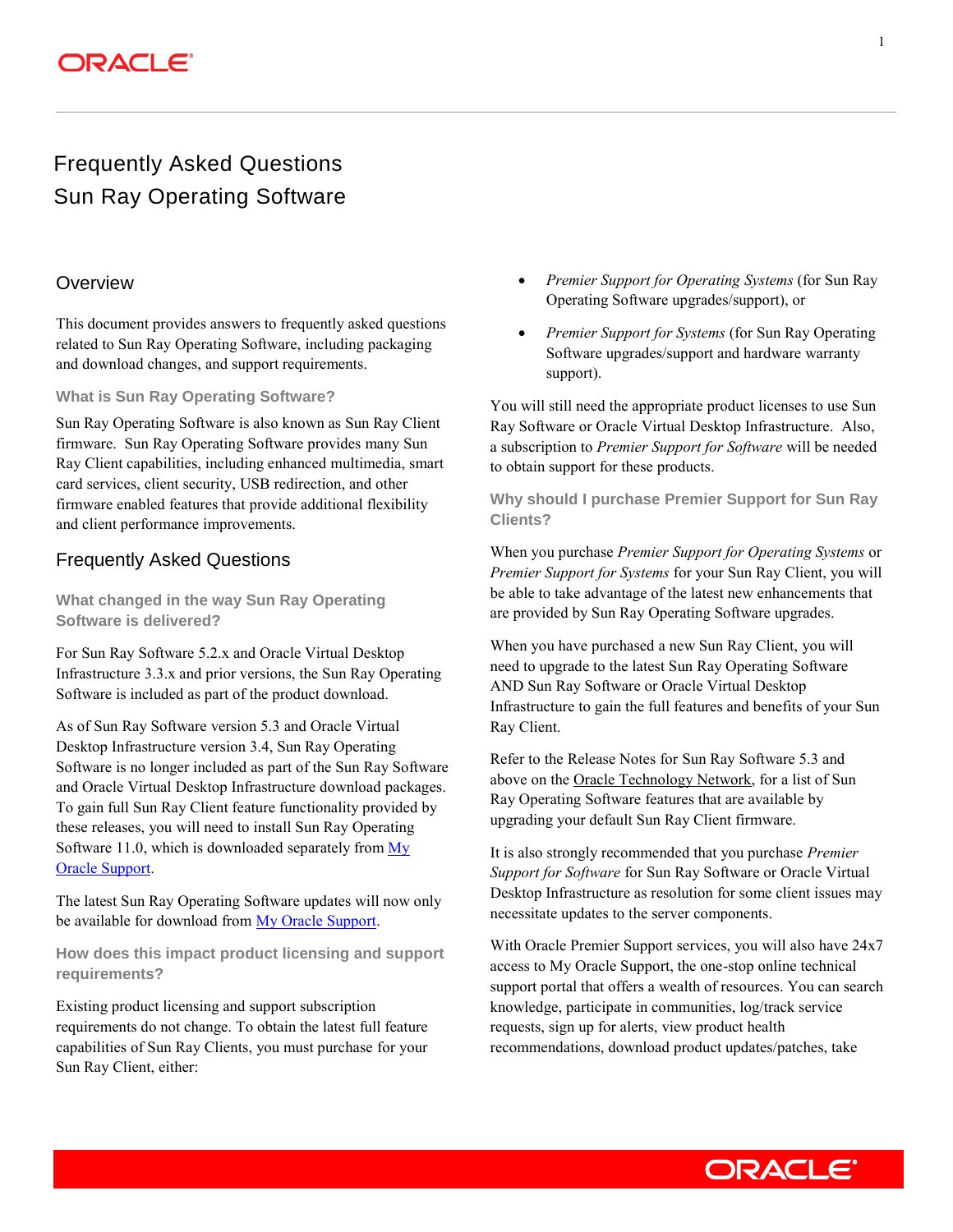## **DRACLE®**

## Frequently Asked Questions Sun Ray Operating Software

advantage of Oracle Maintenance and Upgrade Advisors, and much more.

To purchase Premier Support, contact Oracle Sales or your Oracle sales representative.

**What happens if I have a Sun Ray Client firmware issue?**

To obtain support services, you must be subscribed to *Premier Support for Operating Systems* or *Premier Support for Systems*  for your Sun Ray Client.

If you have a Sun Ray Operating Software issue, we recommend that you upgrade to the latest Sun Ray Software or Oracle Virtual Desktop Infrastructure release AND Sun Ray Operating Software release. If the problem still persists, contact Oracle Support for assistance.

If you have a Sun Ray Software or Oracle Virtual Desktop Infrastructure issue that is found to be related to the Sun Ray Operating Software on a Sun Ray Client, you will need to have purchased *Premier Support for Operating Software* or *Premier Support for Systems* to receive support.

**Where can I get the latest firmware for my version of Sun Ray Software or Oracle Virtual Desktop Infrastructure?**

If you are running Sun Ray Software 5.3 or Oracle Virtual Desktop Infrastructure 3.4 or higher versions, you should download and install the latest Sun Ray Operating Software from [My Oracle Support.](https://support.oracle.com/)

If you are running Sun Ray Software 5.2.x or Oracle Virtual Desktop Infrastructure 3.3.x or lower versions, the latest Sun Ray Operating Software for these versions is provided in the Sun Ray Software or Oracle Virtual Desktop Infrastructure product download.

**Can I get firmware support for Sun Ray 1 Series Clients?**

No, *Premier Support for Operating Systems* and *Premier Support for Systems* are no longer available for Sun Ray 1 Series Clients. This also means that Sun Ray Operating Software 11.0 and higher releases are not available for Sun Ray 1 Series Clients.

Refer to th[e Oracle Lifetime Support Policy for Hardware](http://www.oracle.com/us/support/lifetime-support/index.html) and [Operating Systems](http://www.oracle.com/us/support/lifetime-support/index.html) for more information.

**How do I download firmware updates for Sun Ray Clients?**

Sun Ray Operating Software updates are available to customers that have valid *Premier Support for Operating Software* or *Premier Support for Systems* and have registered with the My Oracle Support (MOS) service portal.

There are two ways to download Sun Ray Operating Software updates:

### *Using an Update ID*

- 1. From a web browser, go to the **My Oracle Support** site (https://support.oracle.com) and login.
- 2. Click on the **Patches and Updates** tab.
- 3. In the **Patch Name or Number** field, enter the appropriate **Update ID** (if known) for the firmware update to download.
- 4. Click **Search**.
- 5. Click the appropriate Sun Ray Operating Software update in the search results to download.

#### *Using Advanced Search*

- 1. From a web browser, go to the **My Oracle Support** site (http://support.oracle.com) and login.
- 2. Click on the **Patches and Updates** tab.
- 3. In the **Patch Search** section, click **Product or Family** (Advanced Search).
- 4. In the **Product is** field, enter **Sun Ray Operating Software** and choose the matching name in the dropdown menu.

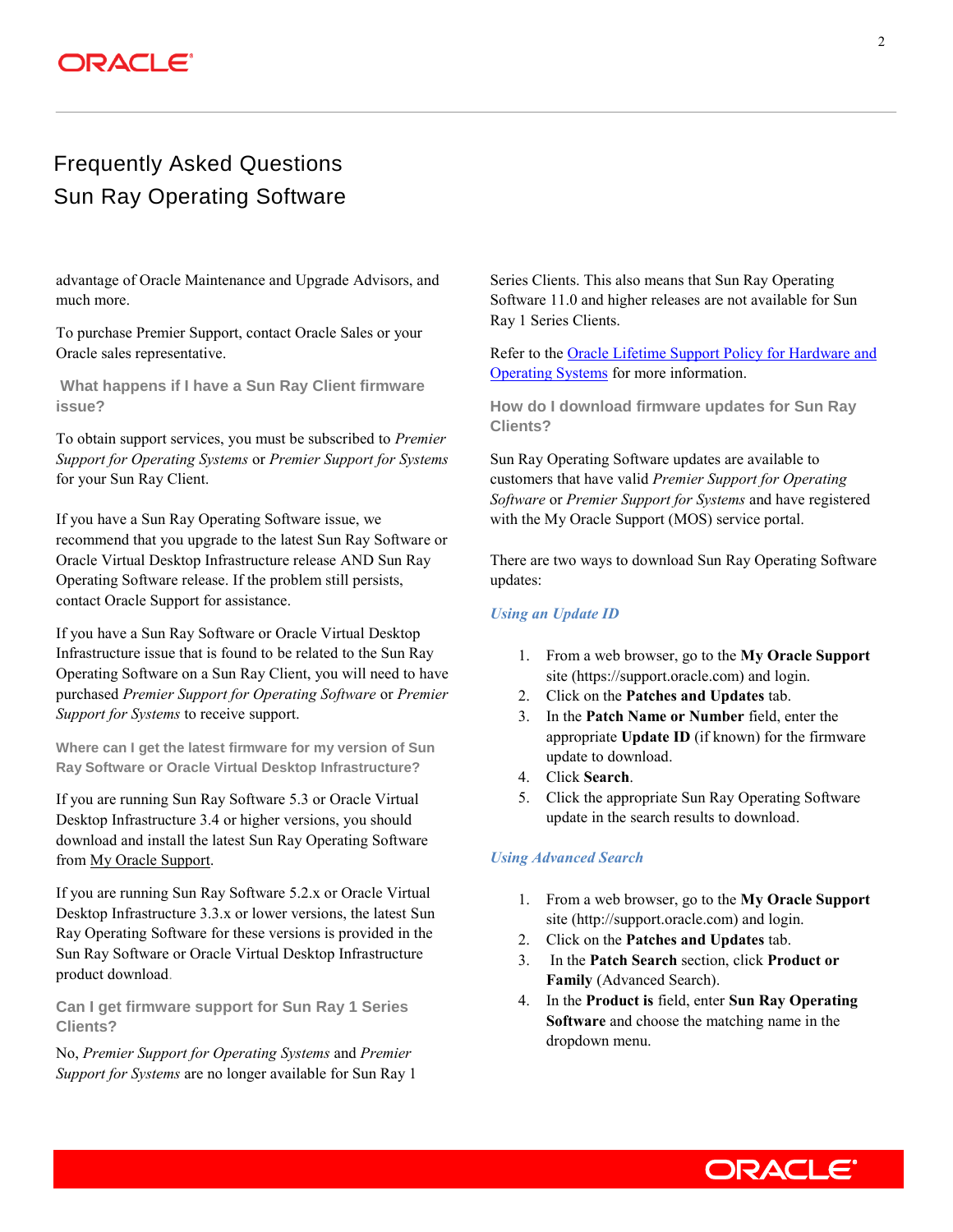## ORACLE

# Frequently Asked Questions Sun Ray Operating Software

- 5. In the **Release is** field, choose the appropriate release for the firmware update to download.
- 6. Click **Search**.
- 7. Click the appropriate Sun Ray Operating Software update in the search results to download.

For more information on how to download Sun Ray Operating Software, visit the Oracle Technology Network at: [http://www.oracle.com/technetwork/server](http://www.oracle.com/technetwork/server-storage/sunrayproducts/downloads/index.html)[storage/sunrayproducts/downloads/index.html.](http://www.oracle.com/technetwork/server-storage/sunrayproducts/downloads/index.html)

### **How do I upgrade firmware on Sun Ray Clients?**

The same automated, zero-administration update process for maintaining the best Sun Ray Client user experience continues to apply for Sun Ray Operating Software.

Refer to the Sun Ray Software Administration Guide on the [Oracle Technology Network](http://www.oracle.com/technetwork/server-storage/sunrayproducts/docs/index.html) for instructions on how to upgrade firmware on Sun Ray Clients.

**Where can I get more information?**

For more product information, visit the following:

- **Desktop Virtualization Products**: [http://www.oracle.com/us/technologies/virtualization/](http://www.oracle.com/us/technologies/virtualization/index.html) [index.html](http://www.oracle.com/us/technologies/virtualization/index.html)
- **Oracle Technology Network**: [http://www.oracle.com/technetwork/server](http://www.oracle.com/technetwork/server-storage/sunrayproducts/overview/index.html)[storage/sunrayproducts/overview/index.html](http://www.oracle.com/technetwork/server-storage/sunrayproducts/overview/index.html)
- **Product Documentation**: [http://www.oracle.com/technetwork/server](http://www.oracle.com/technetwork/server-storage/sunrayproducts/docs/index.html)[storage/sunrayproducts/docs/index.html](http://www.oracle.com/technetwork/server-storage/sunrayproducts/docs/index.html)
- **Product Downloads:** [http://www.oracle.com/technetwork/server](http://www.oracle.com/technetwork/server-storage/sunrayproducts/downloads/index.html)[storage/sunrayproducts/downloads/index.html](http://www.oracle.com/technetwork/server-storage/sunrayproducts/downloads/index.html)
- **My Oracle Support**[: http://support.oracle.com](http://support.oracle.com/)

For sales inquiries, contact:

 **Oracle Sales**: Call +1.800.ORACLE1or your Oracle Sales Representative. *Last updated: April 26, 2012*